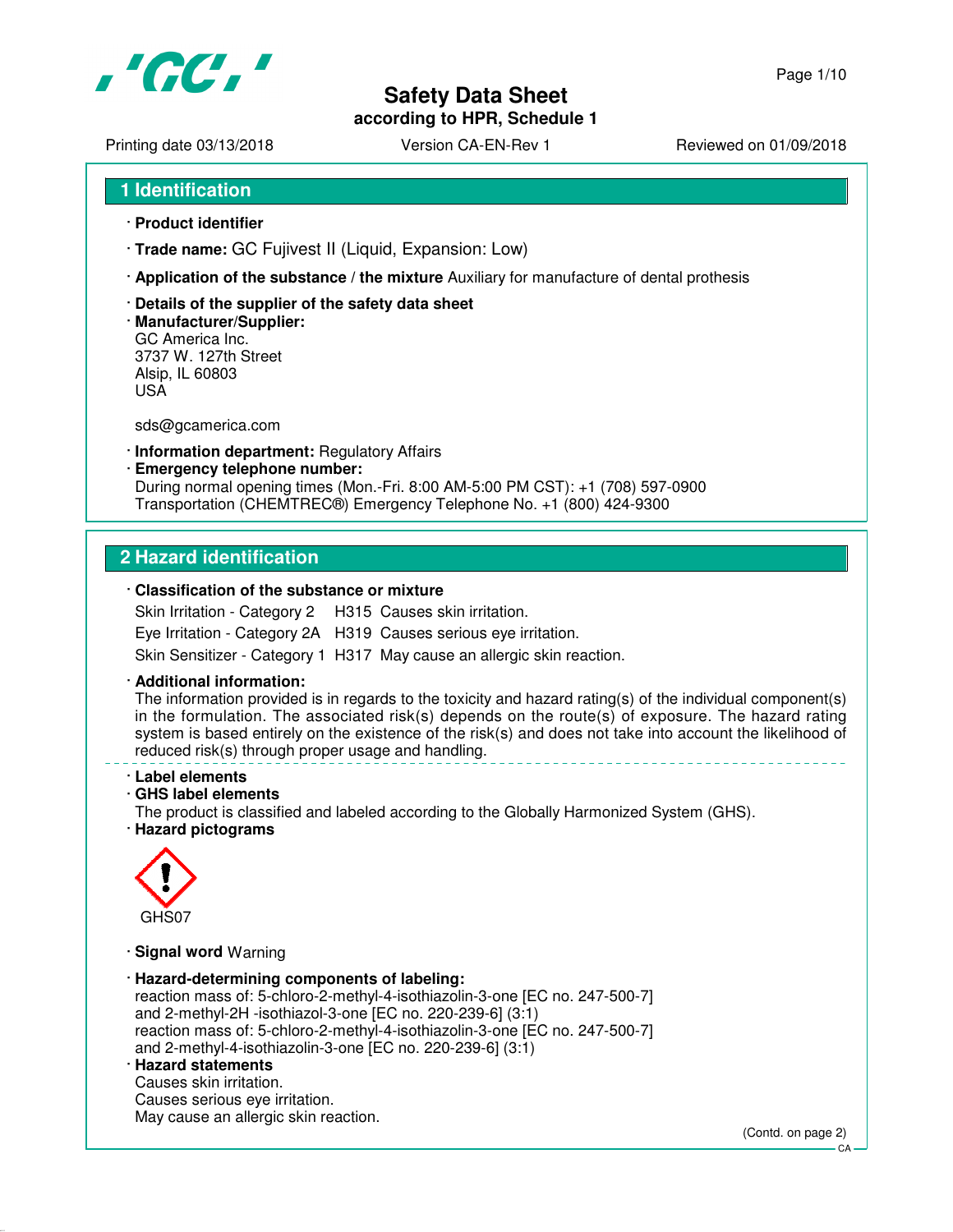### **Safety Data Sheet according to HPR, Schedule 1**

Printing date 03/13/2018 Version CA-EN-Rev 1 Reviewed on 01/09/2018

**Trade name:** GC Fujivest II (Liquid, Expansion: Low)

(Contd. of page 1) · **Precautionary statements** Avoid breathing dust/fume/gas/mist/vapours/spray. Contaminated work clothing should not be allowed out of the workplace. Wear protective gloves/protective clothing/eye protection/face protection. IF IN EYES: Rinse cautiously with water for several minutes. Remove contact lenses, if present and easy to do. Continue rinsing. If skin irritation or rash occurs: Get medical advice/attention. Dispose of contents/container in accordance with local/regional/national/international regulations. · **Classification system:** · **NFPA ratings (scale 0 - 4)** 2 0  $\overline{0}$  $Health = 2$ Fire  $= 0$  $Reactivity = 0$ · **HMIS-ratings (scale 0 - 4) HEALTH**  FIRE <mark>REACTIVITY</mark> 0 2  $\boxed{0}$  $Health = 2$  $Fire = 0$  $Reactivity = 0$ 

## **3 Composition/Information on ingredients**

#### · **Chemical characterization: Mixtures**

· **Description:** Mixture of the substances listed below with nonhazardous additions.

#### · **Dangerous components:**

| CAS: 1310-73-2   sodium hydroxide |                                                                                                                                                                                                                                                                                                                | ≤ 1% w/w      |
|-----------------------------------|----------------------------------------------------------------------------------------------------------------------------------------------------------------------------------------------------------------------------------------------------------------------------------------------------------------|---------------|
|                                   | CAS: 55965-84-9 reaction mass of: 5-chloro-2-methyl-4-isothiazolin-3-one [EC no. 247-<br>500-71<br>and 2-methyl-2H -isothiazol-3-one [EC no. 220-239-6] (3:1)<br>reaction mass of: 5-chloro-2-methyl-4-isothiazolin-3-one [EC no. 247-<br>500-71<br>and 2-methyl-4-isothiazolin-3-one [EC no. 220-239-6] (3:1) | $\leq$ 1% w/w |

#### · **Additional information:**

If a substance is marked with \*\*, then substance is a trade secret. This is allowed under OSHA's Hazard Communication Standard (HCS) as a trade secret and under GHS as Confidential Business Information (CBI).

## **4 First aid measures**

### · **Description of first aid measures**

- · **General information:** Immediately remove any clothing soiled by the product. If symptoms persist consult doctor.
- · **After inhalation:** Supply fresh air; consult doctor in case of complaints. In case of unconsciousness place patient stably in side position for transportation. · **After skin contact:**
- Immediately wash with water and soap and rinse thoroughly. Seek medical treatment.

(Contd. on page 3)

 $C<sub>A</sub>$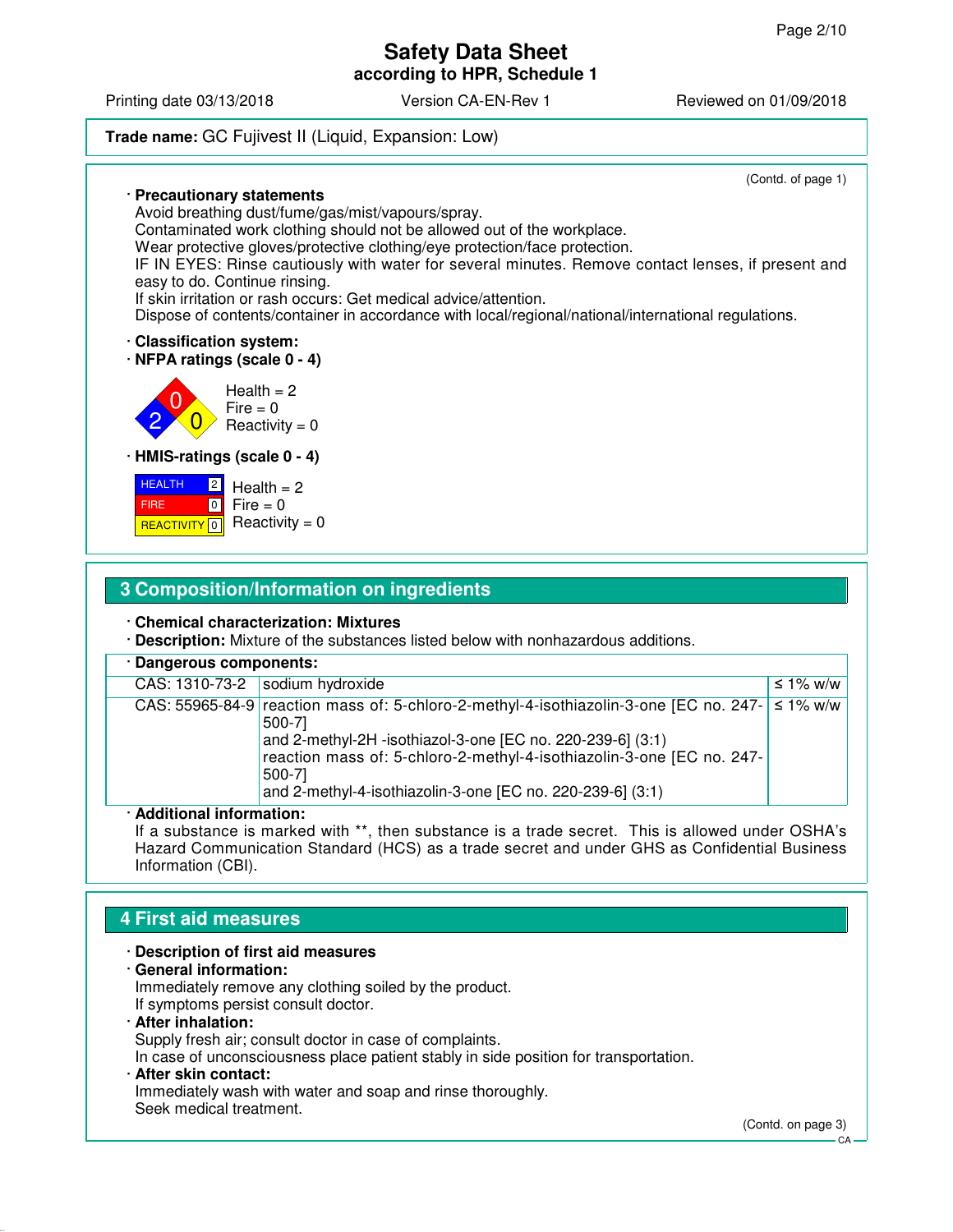### **Safety Data Sheet according to HPR, Schedule 1**

Printing date 03/13/2018 Version CA-EN-Rev 1 Reviewed on 01/09/2018

### **Trade name:** GC Fujivest II (Liquid, Expansion: Low)

(Contd. of page 2)

· **After eye contact:** Protect unharmed eye. Rinse opened eye for several minutes under running water. Then consult a doctor. · **After swallowing:**

Rinse out mouth and then drink plenty of water. If symptoms persist consult doctor.

· **Information for doctor:**

· **Most important symptoms and effects, both acute and delayed** Allergic reactions

· **Indication of any immediate medical attention and special treatment needed**

No further relevant information available.

### **5 Firefighting measures**

- · **Extinguishing media**
- · **Suitable extinguishing agents:** CO2, extinguishing powder or water spray. Fight larger fires with water spray or alcohol resistant foam. Use fire fighting measures that suit the environment.
- · **For safety reasons unsuitable extinguishing agents:** Water with full jet
- · **Special hazards arising from the substance or mixture**

Formation of toxic gases is possible during heating or in case of fire.

- · **Advice for firefighters**
- · **Protective equipment:** Wear self-contained respiratory protective device.
- · **Additional information**

Dispose of fire debris and contaminated fire fighting water in accordance with official regulations.

### **6 Accidental release measures**

- · **Personal precautions, protective equipment and emergency procedures** Remove persons from danger area. Avoid contact with the eyes and skin. Wear protective clothing. · **Environmental precautions:**
- Do not allow product to reach sewage system or any water course. Do not allow to penetrate the ground/soil.
- · **Methods and material for containment and cleaning up:** Absorb liquid components with liquid-binding material. Dispose of the collected material according to regulations.
- · **Reference to other sections** See Section 7 for information on safe handling. See Section 8 for information on personal protection equipment. See Section 13 for disposal information.

## **7 Handling and storage**

- · **Handling:**
- · **Precautions for safe handling**

Observe instructions for use.

Ensure good ventilation/exhaustion at the workplace.

Prevent formation of aerosols.

Avoid contact with the eyes and skin.

(Contd. on page 4)

CA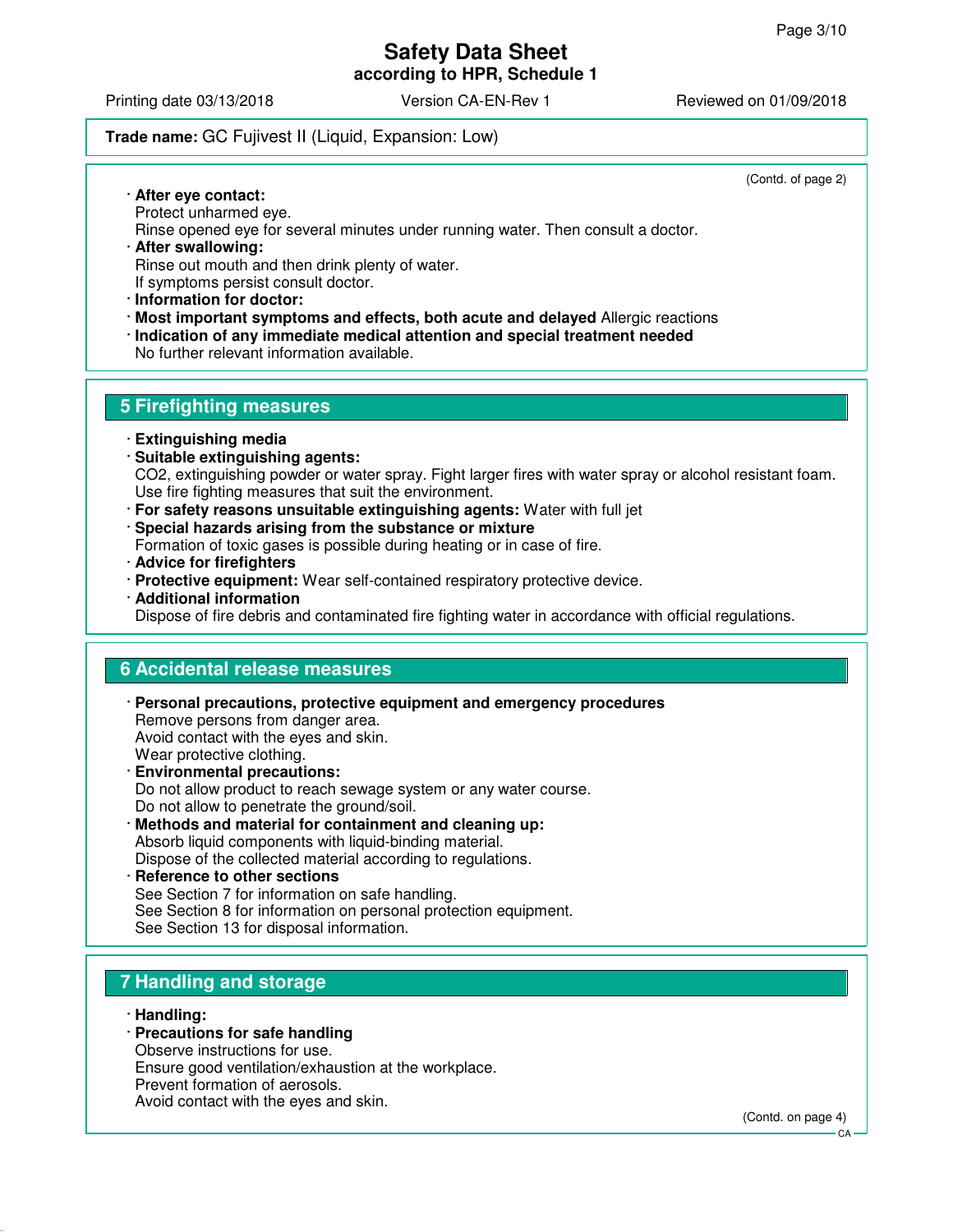**according to HPR, Schedule 1**

Printing date 03/13/2018 Version CA-EN-Rev 1 Reviewed on 01/09/2018

### **Trade name:** GC Fujivest II (Liquid, Expansion: Low)

(Contd. of page 3)

· **Information about protection against explosions and fires:** No special measures required.

- · **Conditions for safe storage, including any incompatibilities**
- · **Storage:**
- · **Requirements to be met by storerooms and receptacles:** Store only in unopened original receptacles.
- · **Information about storage in one common storage facility:** Store away from foodstuffs.
- · **Further information about storage conditions:** Observe instructions for use / storage. Keep receptacle tightly sealed.
- · **Specific end use(s)** No further relevant information available.

### **8 Exposure controls/ Personal protection**

- · **Additional information about design of technical systems:** No further data; see item 7.
- · **Control parameters**
- · **Components with limit values that require monitoring at the workplace:** The product does not contain any relevant quantities of materials with critical values that have to be monitored at the workplace.
- · **Additional information:** The lists that were valid during the creation were used as basis.
- · **Exposure controls**
- · **Personal protective equipment:**
- · **General protective and hygienic measures:**
- The usual precautionary measures for handling chemicals should be followed.
- Avoid contact with the eyes and skin.

Wash hands before breaks and at the end of work.

Keep away from foodstuffs, beverages and feed.

- Immediately remove all soiled and contaminated clothing.
- Do not inhale gases / fumes / aerosols.
- · **Breathing equipment:**



Suitable respiratory protective device recommended.

### · **Protection of hands:**



Protective gloves

### · **Material of gloves**

The selection of the suitable gloves does not only depend on the material, but also on further marks of quality and varies from manufacturer to manufacturer. As the product is a preparation of several substances, the resistance of the glove material can not be calculated in advance and has therefore to be checked prior to the application.

· **Penetration time of glove material**

The exact break through time has to be found out by the manufacturer of the protective gloves and has to be observed.

(Contd. on page 5)

CA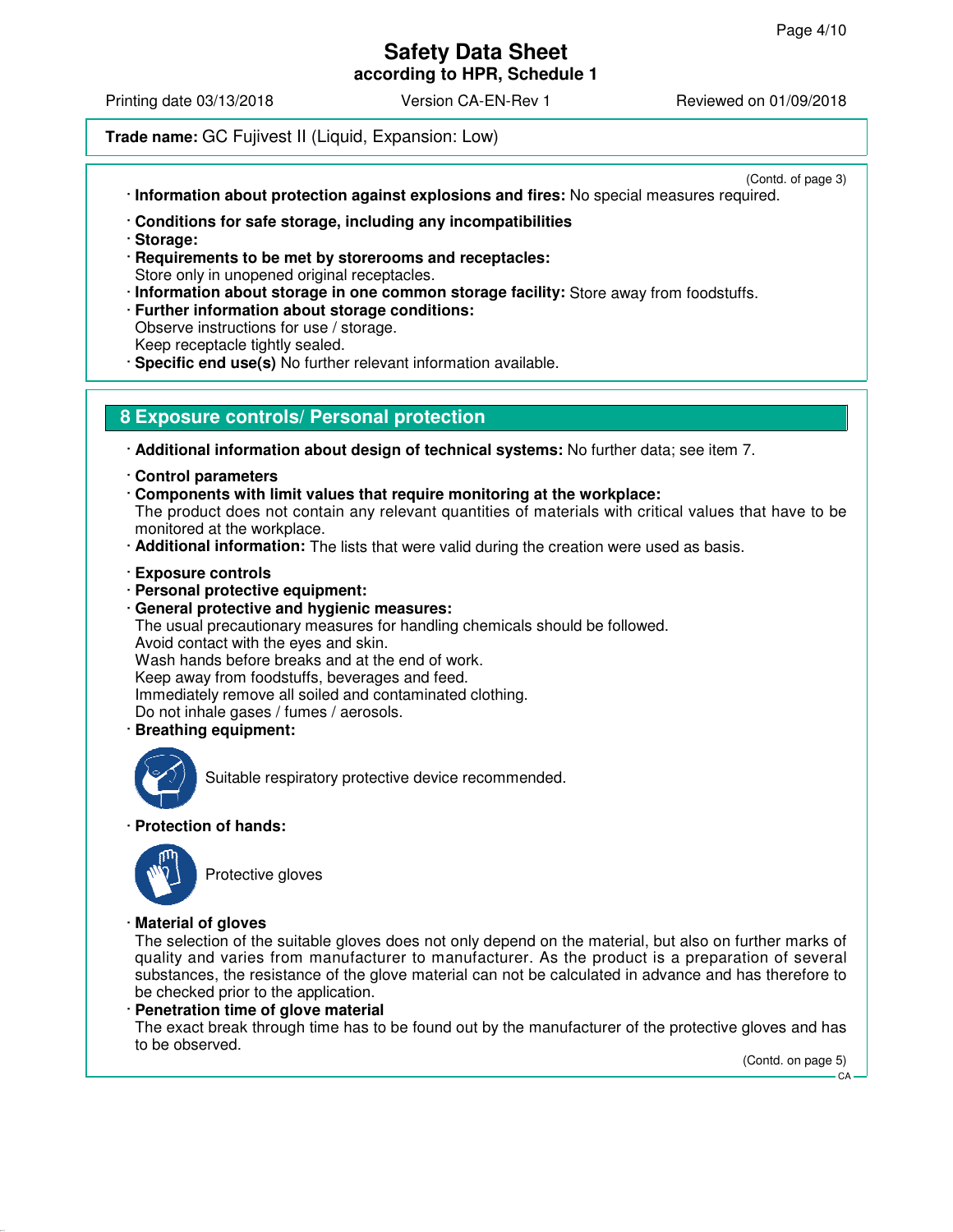(Contd. of page 4)

# **Safety Data Sheet**

**according to HPR, Schedule 1**

Printing date 03/13/2018 Version CA-EN-Rev 1 Reviewed on 01/09/2018

**Trade name:** GC Fujivest II (Liquid, Expansion: Low)

· **Eye protection:** Safety glasses

| 9 Physical and chemical properties                                                                |                                                                                  |  |  |
|---------------------------------------------------------------------------------------------------|----------------------------------------------------------------------------------|--|--|
| · Information on basic physical and chemical properties<br>· General Information                  |                                                                                  |  |  |
| · Appearance:<br>Form:<br>Color:<br>· Odor:<br>Odor threshold:                                    | Fluid<br>According to product specification<br>Characteristic<br>Not determined. |  |  |
| $\cdot$ pH-value at 20 °C:                                                                        | 9.5                                                                              |  |  |
| Change in condition<br><b>Melting point/Melting range:</b><br><b>Boiling point/Boiling range:</b> | Undetermined.<br>100 °C                                                          |  |  |
| · Flash point:                                                                                    | Not applicable.                                                                  |  |  |
| · Flammability (solid, gaseous):                                                                  | Not applicable.                                                                  |  |  |
| · Ignition temperature:                                                                           | Undetermined.                                                                    |  |  |
| · Decomposition temperature:                                                                      | Not determined.                                                                  |  |  |
| · Auto igniting:                                                                                  | Product is not self-igniting.                                                    |  |  |
| · Danger of explosion:                                                                            | Product does not present an explosion hazard.                                    |  |  |
| · Explosion limits:<br>Lower:<br>Upper:                                                           | Not determined.<br>Not determined.                                               |  |  |
| · Vapor pressure:                                                                                 | Not determined.                                                                  |  |  |
| . Density at 20 ℃:<br>· Relative density<br>· Vapor density<br>· Evaporation rate                 | 1.186 $g/cm^{3}$<br>Not determined.<br>Not determined.<br>Not determined.        |  |  |
| · Solubility in / Miscibility with<br>Water:                                                      | Fully miscible.                                                                  |  |  |
| · Partition coefficient (n-octanol/water): Not determined.                                        |                                                                                  |  |  |
| · Viscosity:<br><b>Dynamic:</b><br>Kinematic:                                                     | Not determined.<br>Not determined.                                               |  |  |
| · Solvent content:<br>Water:<br>⋅ Other information                                               | 72.0%<br>No further relevant information available.                              |  |  |

## **10 Stability and reactivity**

· **Reactivity** No further relevant information available.

(Contd. on page 6)

**CA**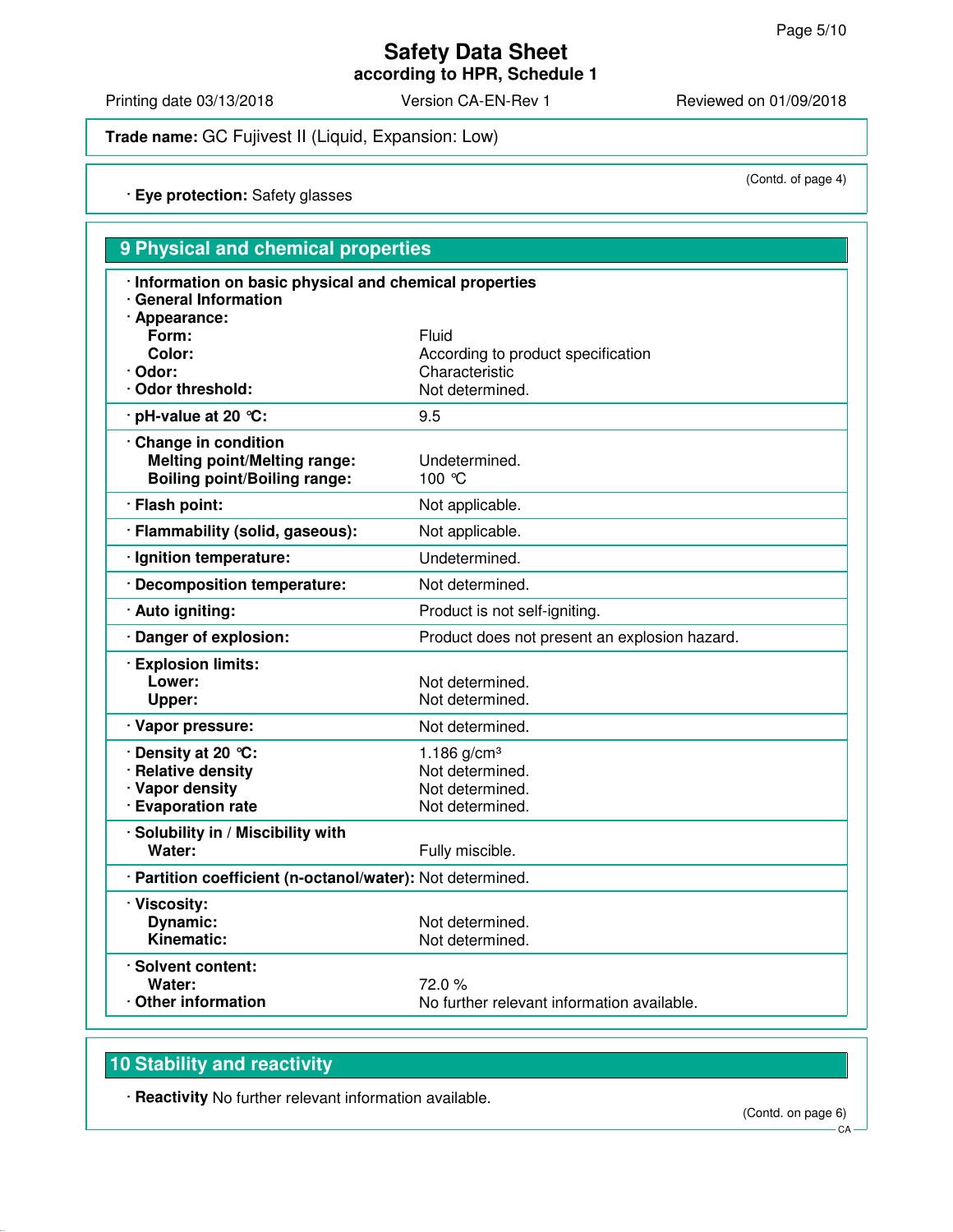(Contd. of page 5)

## **Safety Data Sheet**

**according to HPR, Schedule 1**

Printing date 03/13/2018 Version CA-EN-Rev 1 Reviewed on 01/09/2018

**Trade name:** GC Fujivest II (Liquid, Expansion: Low)

· **Chemical stability** Stable at ambient temperature.

- · **Thermal decomposition / conditions to be avoided:** No decomposition if used according to specifications.
- · **Possibility of hazardous reactions** No dangerous reactions known.
- · **Conditions to avoid** No further relevant information available.
- · **Incompatible materials:** No further relevant information available.
- · **Hazardous decomposition products:** No dangerous decomposition products known.

### **11 Toxicological information**

- · **Information on toxicological effects**
- · **Acute toxicity:**
- · **LD/LC50 values that are relevant for classification:** No further relevant information available.
- · **Primary irritant effect:**
- · **on the skin:** Irritant to skin and mucous membranes.
- · **on the eye:** Irritating effect.
- · **Sensitization:** Sensitization possible through skin contact.
- · **Additional toxicological information:**
- The product shows the following dangers according to internally approved calculation methods for preparations:
- Irritant
- · **Carcinogenic categories**

#### · **IARC (International Agency for Research on Cancer)**

silicon dioxide 3

### · **NTP (National Toxicology Program)**

None of the ingredients is listed.

#### · **Carcinogenic categories' legend:**

IARC Group 1: The agent is carcinogenic to humans.

- IARC Group 2A: The agent is probably carcinogenic to humans.
- IARC Group 2B: The agent is possibly carcinogenic to humans.
- IARC Group 3: The agent is not classifiable as to its carcinogenicity to humans.
- IARC Group 4: The agent is probably not carcinogenic to humans.
- NTP K: Known to be human carcinogen.
- NTP R: Reasonably anticipated to be human carcinogen.
- · **Repeated dose toxicity.** No further relevant information available.
- · **CMR effects (carcinogenity, mutagenicity and toxicity for reproduction)** No further relevant information available.
- No further relevant information available.

## **12 Ecological information**

- · **Toxicity**
- · **Aquatic toxicity:** No further relevant information available.
- · **Persistence and degradability** No further relevant information available.
- · **Behavior in environmental systems:**
- · **Bioaccumulative potential** No further relevant information available.
- · **Mobility in soil** No further relevant information available.

(Contd. on page 7)

CA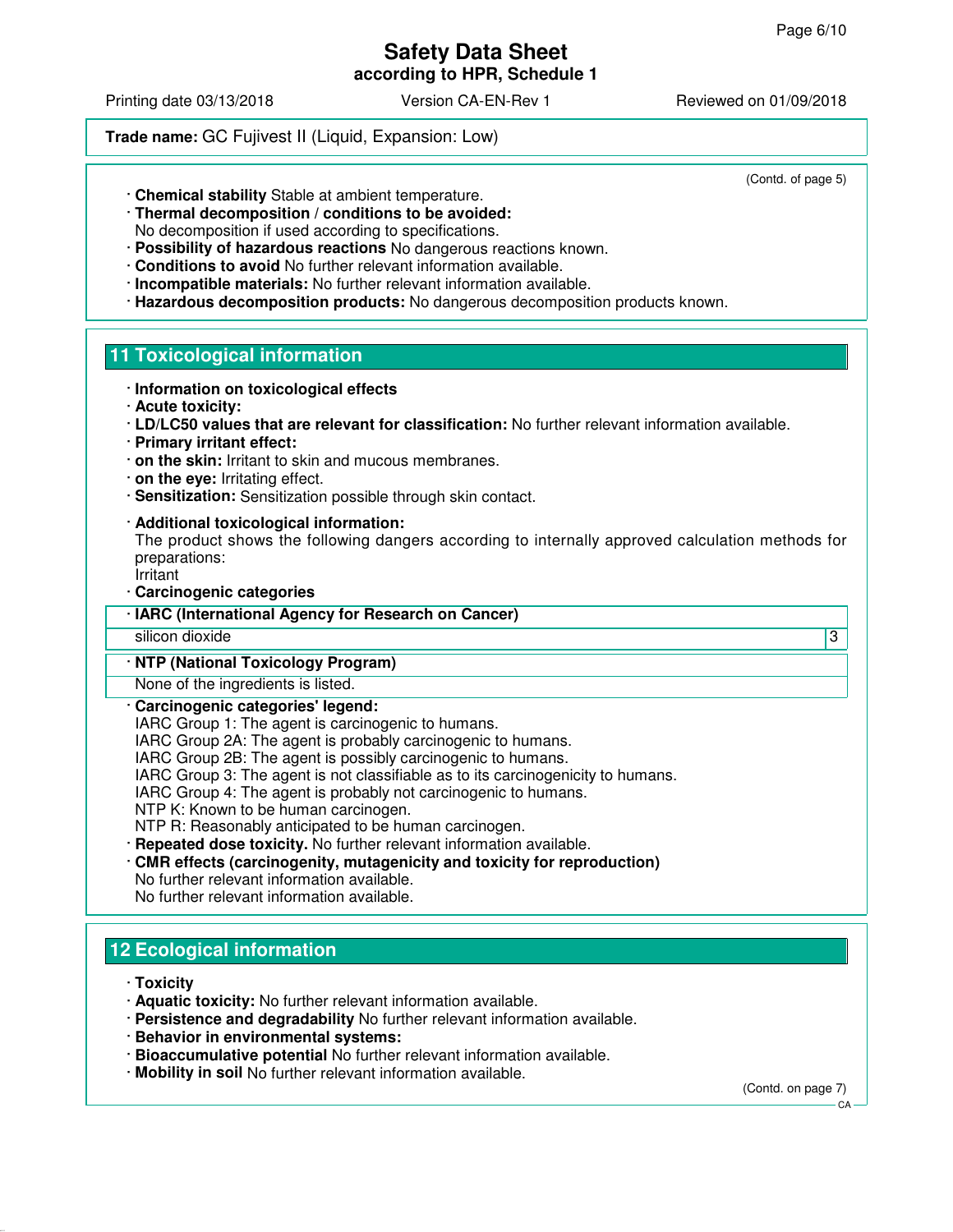**according to HPR, Schedule 1**

Printing date 03/13/2018 **Version CA-EN-Rev 1** Reviewed on 01/09/2018

### **Trade name:** GC Fujivest II (Liquid, Expansion: Low)

· **Additional ecological information:**

· **General notes:**

Water hazard class 1 (Self-assessment): slightly hazardous for water

Do not allow undiluted product or large quantities of it to reach ground water, water course or sewage system.

### · **Results of PBT and vPvB assessment**

· **PBT:** Not applicable.

- · **vPvB:** Not applicable.
- · **Other adverse effects** No further relevant information available.

### **13 Disposal considerations**

· **Waste treatment methods**

· **Recommendation:**

Dispose of contents / container in accordance with local / regional / national / international regulations.

- · **Uncleaned packagings:**
- · **Recommendation:** Disposal must be made according to official regulations.
- · **Recommended cleansing agent:** Water, if necessary with cleansing agents.

## **14 Transport information** · **UN-Number** · **DOT, TDG, IMDG, IATA** UN1824 · **UN proper shipping name** · **DOT** Sodium hydroxide solution mixture · **TDG** 1824 Sodium hydroxide solution mixture **SODIUM HYDROXIDE SOLUTION mixture** · **Transport hazard class(es)** · **DOT Class** 8 Corrosive substances · **Label** 8 · **TDG (Transport dangerous goods):** · **Class** 8 (C5) Corrosive substances · **Label** 8 (Contd. on page 8)

(Contd. of page 6)

CA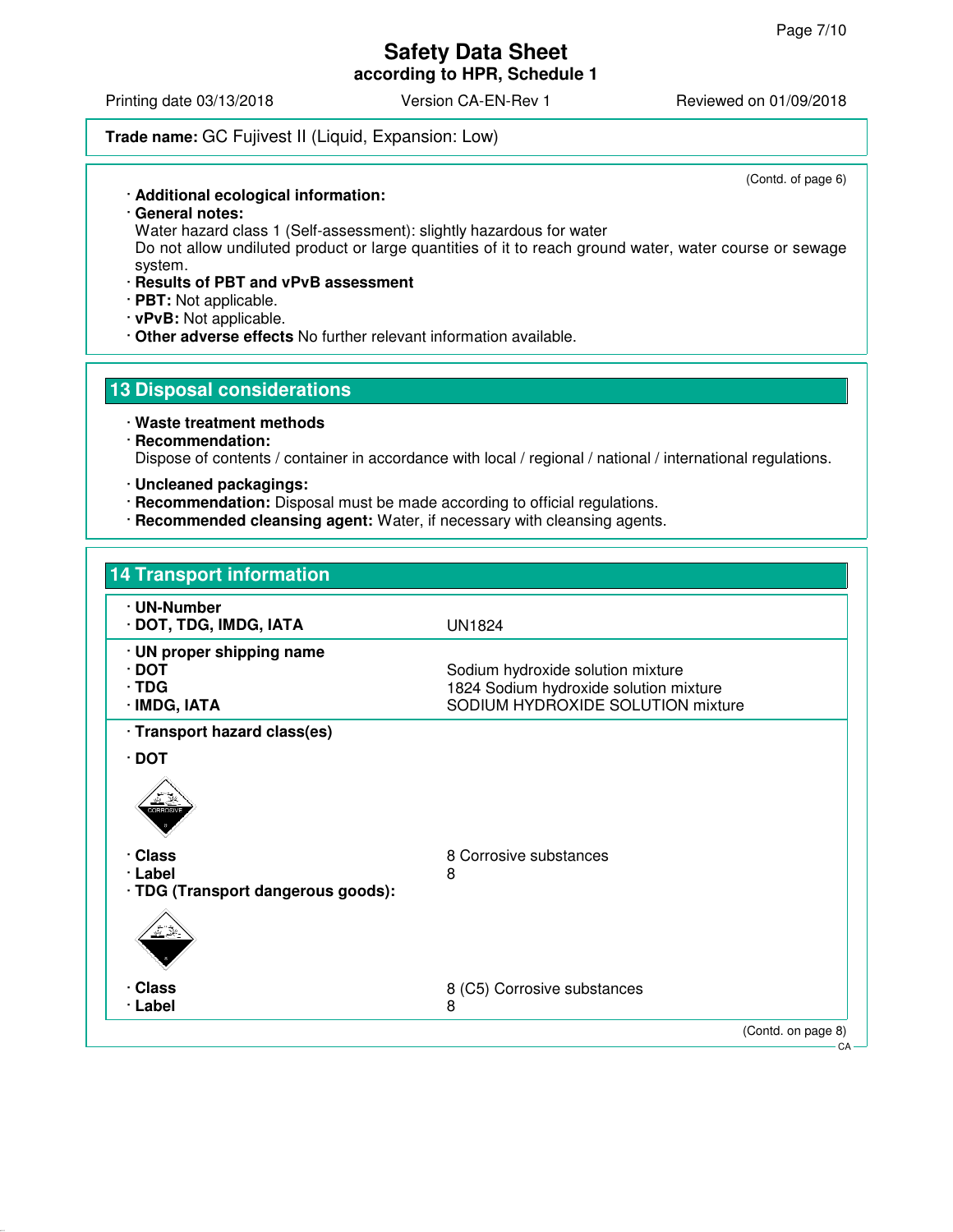**according to HPR, Schedule 1**

Printing date 03/13/2018 Version CA-EN-Rev 1 Reviewed on 01/09/2018

### **Trade name:** GC Fujivest II (Liquid, Expansion: Low)

|                                                                                                                                                | (Contd. of page 7)                                                                                                     |
|------------------------------------------------------------------------------------------------------------------------------------------------|------------------------------------------------------------------------------------------------------------------------|
| · IMDG, IATA                                                                                                                                   |                                                                                                                        |
| · Class<br>· Label                                                                                                                             | 8 Corrosive substances<br>8                                                                                            |
| · Packing group<br>· DOT, TDG, IMDG, IATA                                                                                                      | III                                                                                                                    |
| · Environmental hazards:<br>· Marine pollutant:                                                                                                | No                                                                                                                     |
| · Special precautions for user<br>· Danger code (Kemler):<br>· EMS Number:<br>· Segregation groups<br>· Stowage Category<br>· Segregation Code | <b>Warning: Corrosive substances</b><br>80<br>$F-A.S-B$<br><b>Alkalis</b><br>A<br>SG35 Stow "separated from" acids.    |
| · Transport in bulk according to Annex II of<br><b>MARPOL73/78 and the IBC Code</b>                                                            | Not applicable.                                                                                                        |
| · Transport/Additional information:                                                                                                            |                                                                                                                        |
| $\cdot$ TDG<br>· Excepted quantities (EQ)                                                                                                      | Code: E1<br>Maximum net quantity per inner packaging: 30 ml<br>Maximum net quantity per outer packaging: 1000 ml       |
| · IMDG<br>· Limited quantities (LQ)<br>· Excepted quantities (EQ)                                                                              | 5L<br>Code: E1<br>Maximum net quantity per inner packaging: 30 ml<br>Maximum net quantity per outer packaging: 1000 ml |
| · UN "Model Regulation":                                                                                                                       | UN 1824 SODIUM HYDROXIDE SOLUTION MIXTURE.<br>$8,$ III                                                                 |

## **15 Regulatory information**

· **Safety, health and environmental regulations/legislation specific for the substance or mixture** · **SARA (Superfund Amendments and Reauthorization Act)**

· **Section 355 (extremely hazardous substances):**

None of the ingredients is listed.

· **Section 313 (Specific toxic chemical listings):**

None of the ingredients is listed.

· **TSCA (Toxic Substances Control Act):**

All ingredients are listed.

(Contd. on page 9)

CA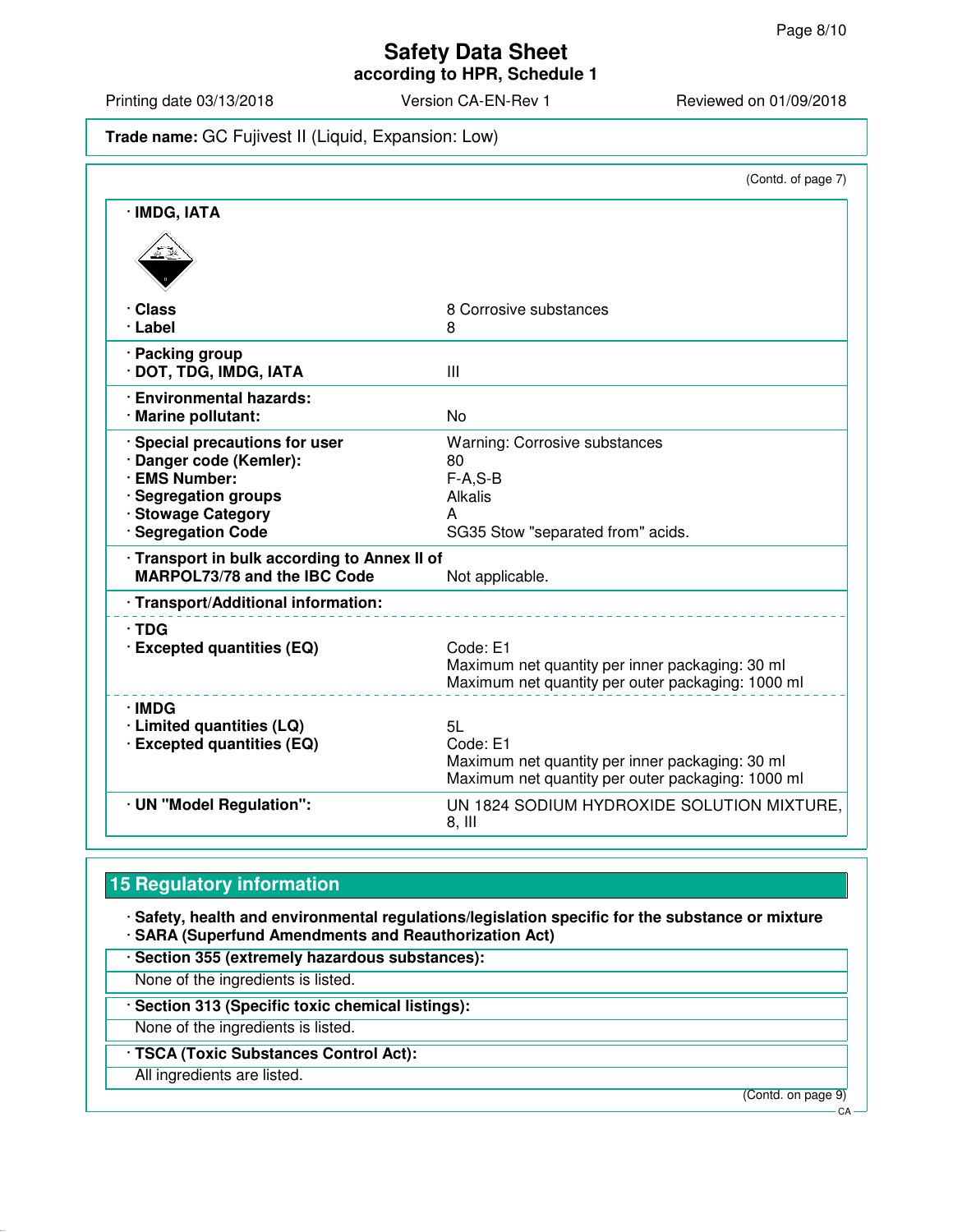**according to HPR, Schedule 1**

Printing date 03/13/2018 Version CA-EN-Rev 1 Reviewed on 01/09/2018

**Trade name:** GC Fujivest II (Liquid, Expansion: Low)

(Contd. of page 8)

| (Contd. of page 8)                                                                                                                                                                                                                                                       |  |
|--------------------------------------------------------------------------------------------------------------------------------------------------------------------------------------------------------------------------------------------------------------------------|--|
| · Canadian substance listings:                                                                                                                                                                                                                                           |  |
| · Canadian Domestic Substances List (DSL)                                                                                                                                                                                                                                |  |
| All ingredients are listed.                                                                                                                                                                                                                                              |  |
| · Canadian Ingredient Disclosure list (limit 0.1%)                                                                                                                                                                                                                       |  |
| None of the ingredients is listed.                                                                                                                                                                                                                                       |  |
| Canadian Ingredient Disclosure list (limit 1%)                                                                                                                                                                                                                           |  |
| silicon dioxide                                                                                                                                                                                                                                                          |  |
| · GHS label elements<br>The product is classified and labeled according to the Globally Harmonized System (GHS).<br>· Hazard pictograms                                                                                                                                  |  |
| GHS07                                                                                                                                                                                                                                                                    |  |
| · Signal word Warning                                                                                                                                                                                                                                                    |  |
| · Hazard-determining components of labeling:<br>reaction mass of: 5-chloro-2-methyl-4-isothiazolin-3-one [EC no. 247-500-7]<br>and 2-methyl-2H -isothiazol-3-one [EC no. 220-239-6] (3:1)<br>reaction mass of: 5-chloro-2-methyl-4-isothiazolin-3-one [EC no. 247-500-7] |  |
| and 2-methyl-4-isothiazolin-3-one [EC no. 220-239-6] (3:1)<br><b>Hazard statements</b><br>Causes skin irritation.<br>Causes serious eye irritation.                                                                                                                      |  |
| May cause an allergic skin reaction.<br>· Precautionary statements                                                                                                                                                                                                       |  |
| Avoid breathing dust/fume/gas/mist/vapours/spray.                                                                                                                                                                                                                        |  |
| Contaminated work clothing should not be allowed out of the workplace.                                                                                                                                                                                                   |  |
| Wear protective gloves/protective clothing/eye protection/face protection.                                                                                                                                                                                               |  |
| IF IN EYES: Rinse cautiously with water for several minutes. Remove contact lenses, if present and<br>easy to do. Continue rinsing.                                                                                                                                      |  |
| If skin irritation or rash occurs: Get medical advice/attention.                                                                                                                                                                                                         |  |
| Dispose of contents/container in accordance with local/regional/national/international regulations.<br>· Chemical safety assessment: A Chemical Safety Assessment has not been carried out.                                                                              |  |
|                                                                                                                                                                                                                                                                          |  |
| <b>16 Other information</b>                                                                                                                                                                                                                                              |  |
| · Department issuing SDS: Regulatory Affairs                                                                                                                                                                                                                             |  |
| · Contact:<br><b>Regulatory Affairs</b>                                                                                                                                                                                                                                  |  |
| Telephone No. +1 (708) 597-0900                                                                                                                                                                                                                                          |  |
| sds@gcamerica.com                                                                                                                                                                                                                                                        |  |
| Date of preparation / last revision 03/13/2018 / -                                                                                                                                                                                                                       |  |
| · Abbreviations and acronyms:<br>GHS: Globally Harmonized System of Classification and Labelling of Chemicals                                                                                                                                                            |  |
| HCS: Hazard Communication Standard (USA)                                                                                                                                                                                                                                 |  |

MSDS: Material Safety Data Sheet SDS: Safety Data Sheet ECHA: European Chemicals Agency

OSHA: Occupational Safety and Health Administration (USA)

(Contd. on page 10)